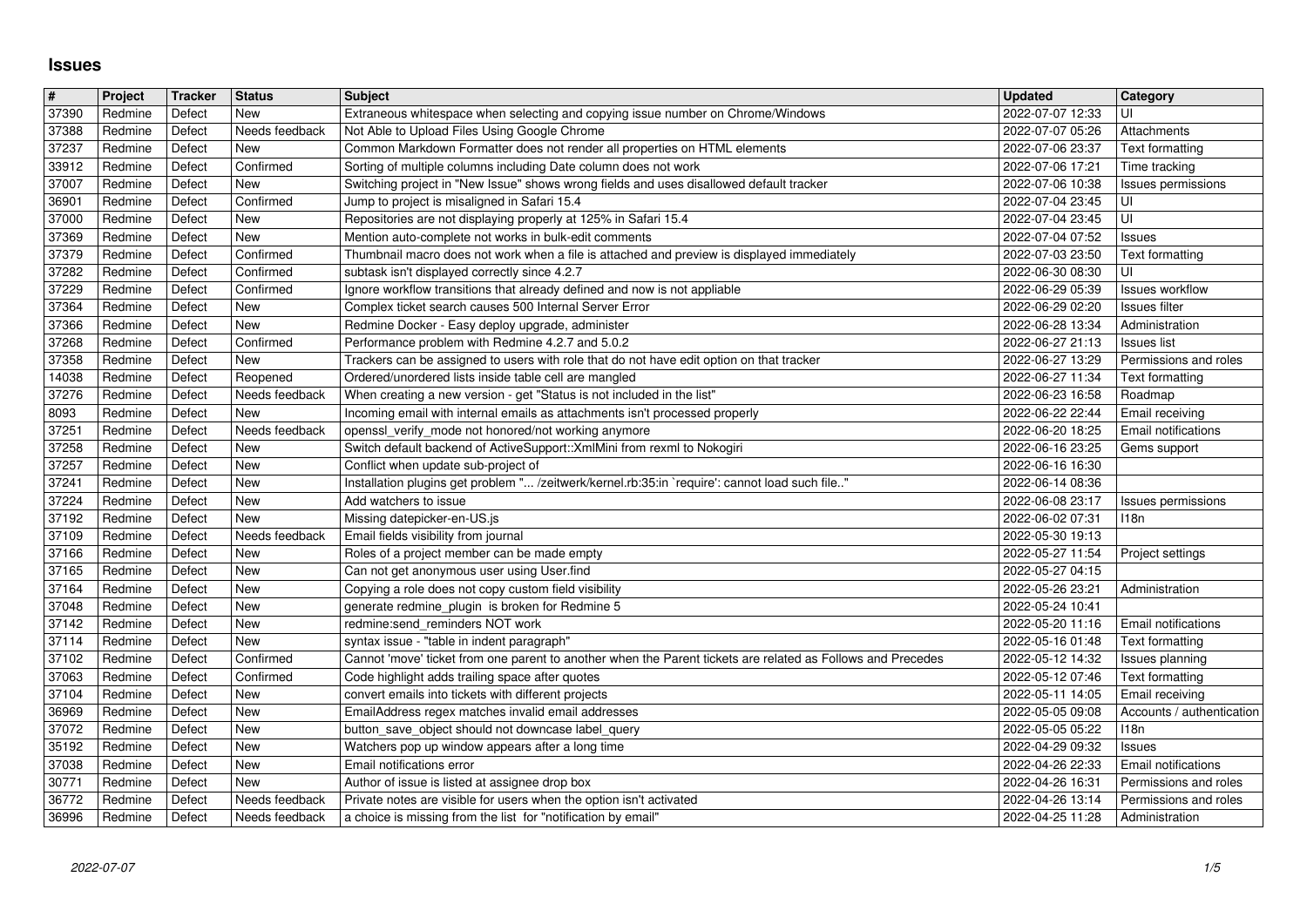| $\boxed{\texttt{#}}$<br>37008 | Project<br>Redmine | Tracker<br>Defect | <b>Status</b><br>New   | <b>Subject</b>                                                                                                                                                                   | <b>Updated</b><br>2022-04-22 14:49   | Category                               |
|-------------------------------|--------------------|-------------------|------------------------|----------------------------------------------------------------------------------------------------------------------------------------------------------------------------------|--------------------------------------|----------------------------------------|
| 36967                         | Redmine            | Defect            | New                    | Custom query<br>issue#create difference error patterns between project_id inside and outside with none member condition                                                          | 2022-04-18 09:56                     | Search engine<br><b>Issues</b>         |
| 29853                         | Redmine<br>Redmine | Defect<br>Defect  | New<br>New             | Default plugin value is not<br>Email can't be dragged into Redmine 4.2.3                                                                                                         | 2022-04-07 10:39<br>2022-03-31 06:00 | Plugin API<br>Issues                   |
| 36864<br>23576                | Redmine            | Defect            | New                    | Issue export to PDF causes overlapping text for related issues in German locale                                                                                                  | 2022-03-29 08:36                     | PDF export                             |
| 34025<br>4682                 | Redmine<br>Redmine | Defect<br>Defect  | Confirmed<br>Confirmed | Issue subject truncated to 100 chars in the list from Projects > View all issues > Atom<br>Completed version with wrong progress bar status                                      | 2022-03-28 23:07<br>2022-03-27 23:17 | Feeds<br>Roadmap                       |
| 24457                         | Redmine            | Defect            | New                    | Progress of version should be calculated the same way as parent tasks                                                                                                            | 2022-03-27 23:17                     | Roadmap                                |
| 34634<br>16482                | Redmine<br>Redmine | Defect<br>Defect  | Confirmed<br>New       | Can't add deleted wiki Tab (404)<br>Wrong search query for timelog, when timezone not UTC                                                                                        | 2022-03-27 23:17<br>2022-03-25 21:23 | Wiki<br>Time tracking                  |
| 28033                         | Redmine            | Defect            | New                    | Unable to turn off "For all projects" flag of custom queries                                                                                                                     | 2022-03-22 07:22                     | <b>Issues</b>                          |
| 30099<br>33415                | Redmine<br>Redmine | Defect<br>Defect  | New<br>New             | Multiple blank lines in pre tags are not preserved in Textile<br>Issue#closable? doesn't handle the case of issues with open subtask(s) ánd being blocked by other open issue(s) | 2022-03-21 21:08<br>2022-03-19 11:26 | Text formatting<br>UI                  |
| 36801                         | Redmine            | Defect            | New                    | Rails Autoload Paths contain plugin libs twice                                                                                                                                   | 2022-03-18 22:25                     | Plugin API                             |
| 36794<br>36581                | Redmine<br>Redmine | Defect<br>Defect  | New<br>New             | Issue copying ignores workflow rules<br>Clicking the "New repository" button causes a 404 error                                                                                  | 2022-03-17 16:46<br>2022-03-13 08:54 | <b>SCM</b>                             |
| 36059                         | Redmine            | Defect            | New                    | Fulltext search in timelog comments                                                                                                                                              | 2022-03-13 06:44                     | Search engine                          |
| 36735<br>36515                | Redmine<br>Redmine | Defect<br>Defect  | New<br>New             | Realitons error<br>Images with absolute Path / URL not exported to PDF                                                                                                           | 2022-03-07 12:00<br>2022-03-02 23:53 | <b>Issues</b><br>PDF export            |
| 36719                         | Redmine            | Defect            | New                    | Projects page doesn't show project summary correctly if it contains a table                                                                                                      | 2022-02-28 17:55                     | Projects                               |
| 10048<br>36700                | Redmine<br>Redmine | Defect<br>Defect  | New<br><b>New</b>      | Secondary sorting after sorting by parent task<br>redmine:email:receive_imap truncate body email                                                                                 | 2022-02-24 16:47<br>2022-02-24 15:59 | Issues<br>Email receiving              |
| 36574                         | Redmine            | Defect            | New                    | context-menu on task                                                                                                                                                             | 2022-02-24 13:53                     | UI                                     |
| 35424<br>32762                | Redmine<br>Redmine | Defect<br>Defect  | Reopened<br>New        | https://www.redmine.org/boards/2/topics/65661<br>Unicode character fails edit Issue                                                                                              | 2022-02-21 12:04<br>2022-02-14 20:51 | Gantt                                  |
| 36634                         | Redmine            | Defect            | New                    | Usability: change "are you sure" texts.                                                                                                                                          | 2022-02-14 12:36                     | UI                                     |
| 35608<br>35582                | Redmine<br>Redmine | Defect<br>Defect  | Needs feedback<br>New  | ActionView::Template::Error<br>Error: Template::Error (Tried to load unspecified class: ActiveSupport::HashWithIndifferentAccess)                                                | 2022-02-13 10:05<br>2022-02-13 10:04 | Administration                         |
| 36542                         | Redmine            | Defect            | New                    | projects.xml API doens't include closed projects since redmine v4.1                                                                                                              | 2022-02-10 10:14                     | <b>REST API</b>                        |
| 36583<br>34922                | Redmine<br>Redmine | Defect<br>Defect  | New<br>Confirmed       | Navigate directly to My Page from SSO authentication avoiding redmine login<br>Reload whole time entries form on project change                                                  | 2022-02-07 12:19<br>2022-02-03 08:14 | OpenID<br>UI                           |
| 32972                         | Redmine            | Defect            | New                    | UTF8 Symbols as Usernames get Truncated                                                                                                                                          | 2022-02-02 21:16                     | Accounts / authentication              |
| 25116                         | Redmine            | Defect            | Needs feedback<br>New  | redmine:email:receive_imap "attachments is invalid" At outlook file attach                                                                                                       | 2022-02-02 21:16                     | Email receiving                        |
| 35382<br>36349                | Redmine<br>Redmine | Defect<br>Defect  | New                    | Copy Project Tracker and Tasks and relations<br>Problem with adding peopel to existing tasks                                                                                     | 2022-01-27 21:08<br>2022-01-25 11:52 | Issues permissions                     |
| 29512                         | Redmine            | Defect            | Confirmed              | Test failures with redmine-3.4.6.zip in development mode                                                                                                                         | 2022-01-20 02:16                     |                                        |
| 36452<br>35726                | Redmine<br>Redmine | Defect<br>Defect  | Confirmed<br>Confirmed | Infinite loop on PDF export if image included with attributes<br>Time Formatting does not apply to CSV exports                                                                   | 2022-01-20 01:26<br>2022-01-19 22:45 | PDF export<br>Time tracking            |
| 35062                         | Redmine            | Defect            | Confirmed              | Back URLs with <t+ break<="" operator="" td=""><td>2022-01-18 20:10</td><td></td></t+>                                                                                           | 2022-01-18 20:10                     |                                        |
| 36444<br>35141                | Redmine<br>Redmine | Defect<br>Defect  | New<br>Confirmed       | Validation error message when no trackers are assigned to a project is confusing<br>Irrelevant groups in "Add watchers" list                                                     | 2022-01-18 08:11<br>2022-01-18 03:00 | Email receiving<br>Issues permissions  |
| 34570<br>6320                 | Redmine<br>Redmine | Defect<br>Defect  | New<br>New             | Misleading workflow/permission issue<br>Subtasks do not appear under parent task in Issues view                                                                                  | 2022-01-13 14:08<br>2022-01-12 08:50 | Permissions and roles<br><b>Issues</b> |
|                               |                    |                   |                        |                                                                                                                                                                                  |                                      |                                        |
|                               | 2022-07-07         |                   |                        |                                                                                                                                                                                  |                                      | 2/5                                    |
|                               |                    |                   |                        |                                                                                                                                                                                  |                                      |                                        |
|                               |                    |                   |                        |                                                                                                                                                                                  |                                      |                                        |
|                               |                    |                   |                        |                                                                                                                                                                                  |                                      |                                        |
|                               |                    |                   |                        |                                                                                                                                                                                  |                                      |                                        |
|                               |                    |                   |                        |                                                                                                                                                                                  |                                      |                                        |
|                               |                    |                   |                        |                                                                                                                                                                                  |                                      |                                        |
|                               |                    |                   |                        |                                                                                                                                                                                  |                                      |                                        |
|                               |                    |                   |                        |                                                                                                                                                                                  |                                      |                                        |
|                               |                    |                   |                        |                                                                                                                                                                                  |                                      |                                        |
|                               |                    |                   |                        |                                                                                                                                                                                  |                                      |                                        |
|                               |                    |                   |                        |                                                                                                                                                                                  |                                      |                                        |
|                               |                    |                   |                        |                                                                                                                                                                                  |                                      |                                        |
|                               |                    |                   |                        |                                                                                                                                                                                  |                                      |                                        |
|                               |                    |                   |                        |                                                                                                                                                                                  |                                      |                                        |
|                               |                    |                   |                        |                                                                                                                                                                                  |                                      |                                        |
|                               |                    |                   |                        |                                                                                                                                                                                  |                                      |                                        |
|                               |                    |                   |                        |                                                                                                                                                                                  |                                      |                                        |
|                               |                    |                   |                        |                                                                                                                                                                                  |                                      |                                        |
|                               |                    |                   |                        |                                                                                                                                                                                  |                                      |                                        |
|                               |                    |                   |                        |                                                                                                                                                                                  |                                      |                                        |
|                               |                    |                   |                        |                                                                                                                                                                                  |                                      |                                        |
|                               |                    |                   |                        |                                                                                                                                                                                  |                                      |                                        |
|                               |                    |                   |                        |                                                                                                                                                                                  |                                      |                                        |
|                               |                    |                   |                        |                                                                                                                                                                                  |                                      |                                        |
|                               |                    |                   |                        |                                                                                                                                                                                  |                                      |                                        |
|                               |                    |                   |                        |                                                                                                                                                                                  |                                      |                                        |
|                               |                    |                   |                        |                                                                                                                                                                                  |                                      |                                        |
|                               |                    |                   |                        |                                                                                                                                                                                  |                                      |                                        |
|                               |                    |                   |                        |                                                                                                                                                                                  |                                      |                                        |
|                               |                    |                   |                        |                                                                                                                                                                                  |                                      |                                        |
|                               |                    |                   |                        |                                                                                                                                                                                  |                                      |                                        |
|                               |                    |                   |                        |                                                                                                                                                                                  |                                      |                                        |
|                               |                    |                   |                        |                                                                                                                                                                                  |                                      |                                        |
|                               |                    |                   |                        |                                                                                                                                                                                  |                                      |                                        |
|                               |                    |                   |                        |                                                                                                                                                                                  |                                      |                                        |
|                               |                    |                   |                        |                                                                                                                                                                                  |                                      |                                        |
|                               |                    |                   |                        |                                                                                                                                                                                  |                                      |                                        |
|                               |                    |                   |                        |                                                                                                                                                                                  |                                      |                                        |
|                               |                    |                   |                        |                                                                                                                                                                                  |                                      |                                        |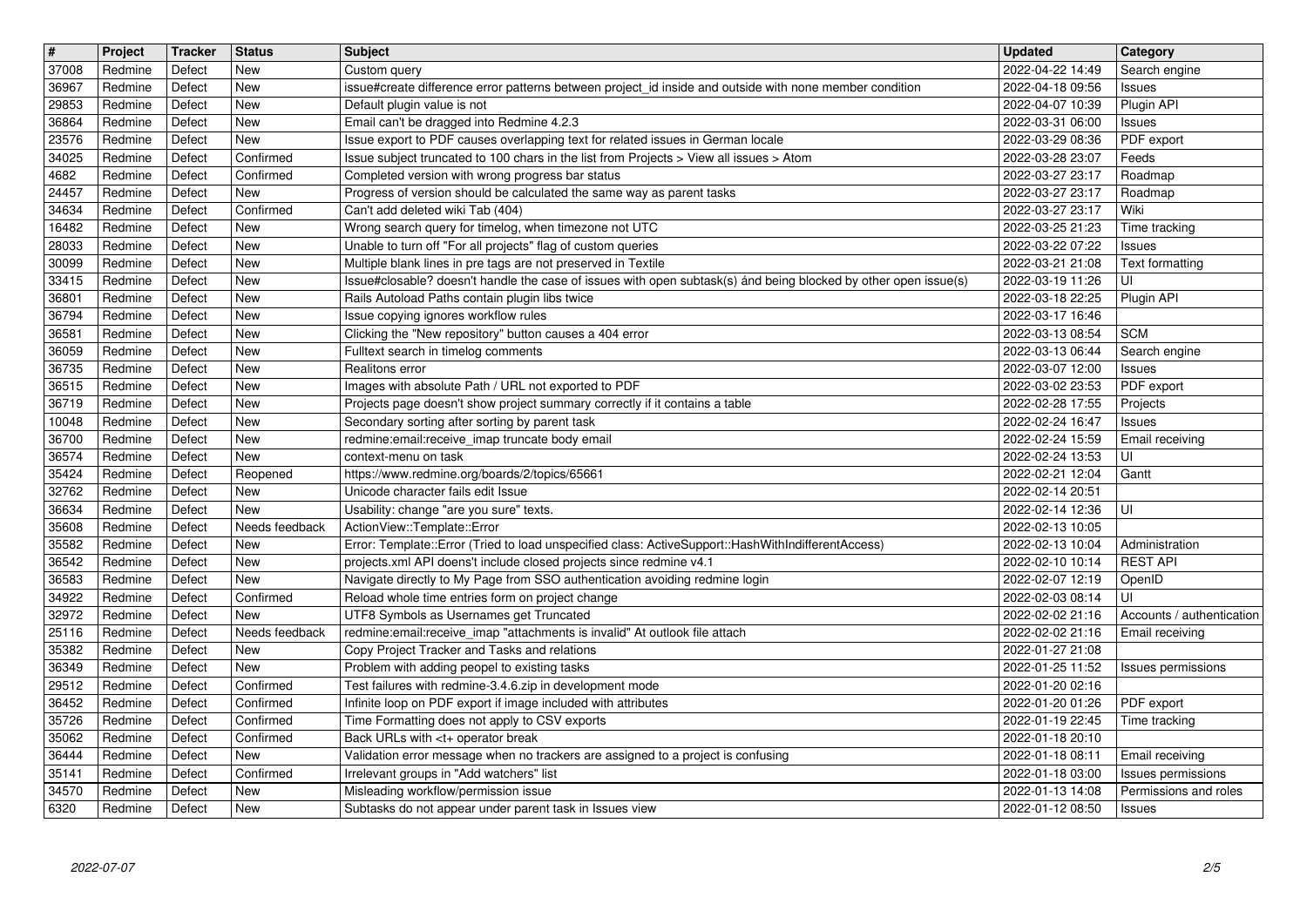| $\overline{\mathbf{H}}$ | Project            | Tracker          | <b>Status</b>     | <b>Subject</b>                                                                                                                                                                 | <b>Updated</b>                                      | Category                          |
|-------------------------|--------------------|------------------|-------------------|--------------------------------------------------------------------------------------------------------------------------------------------------------------------------------|-----------------------------------------------------|-----------------------------------|
| 9222                    | Redmine            | Defect           | New<br>New        | non-breaking space prevents wiki parsing                                                                                                                                       | 2022-01-06 21:54<br>2022-01-06 17:12                | Text formatting                   |
| 36395<br>36245          | Redmine<br>Redmine | Defect<br>Defect | Resolved          | Mailer.with_synched_deliveries is not thread-safe<br>ActiveSupport::Reloader.to_prepare not working in trunk 21287                                                             | 2022-01-06 16:54                                    | Email notifications<br>Plugin API |
| 34476                   | Redmine            | Defect           | New               | Link_to_Timelog_query                                                                                                                                                          | 2022-01-05 03:52                                    | Time tracking                     |
| 27319                   | Redmine            | Defect           | Needs feedback    | Impossible to create a new version                                                                                                                                             | 2022-01-04 23:47                                    | Projects                          |
| 34778                   | Redmine            | Defect           | Confirmed         | Inconsistencies working with workflow permissions                                                                                                                              | 2022-01-03 01:45                                    | Issues workflow                   |
| 36368<br>36365          | Redmine<br>Redmine | Defect<br>Defect | New<br>New        | show in assignable user when he/she is not member of that project<br>centos8 00 redmine00000000000webhook,000000000000000                                                      | 2021-12-30 13:11<br>2021-12-29 10:00                | Issues<br>Hook requests           |
| 34484                   | Redmine            | Defect           | Needs feedback    | Error on issue validation                                                                                                                                                      | 2021-12-26 13:26                                    | <b>Issues</b>                     |
| 34278                   | Redmine            | Defect           | New               | Atom feed for user does not work                                                                                                                                               | 2021-12-24 08:01                                    | Feeds                             |
| 36291<br>36335          | Redmine            | Defect           | New<br>New        | Issue done ratio is not updated after closing duplicate issue                                                                                                                  | 2021-12-22 13:35                                    | Issues<br><b>Issues workflow</b>  |
| 35732                   | Redmine<br>Redmine | Defect<br>Defect | New               | Error when editing workflow with large number of statuses<br>Clean up and reorder Redmine Wiki                                                                                 | 2021-12-19 15:50<br>2021-12-16 09:47                |                                   |
| 36278                   | Redmine            | Defect           | New               | Required field does not marked as required when user has multiple roles with different rules                                                                                   | 2021-12-13 10:46                                    | <b>Issues workflow</b>            |
| 29622                   | Redmine            | Defect           | New               | Adding a 'Custom Field' to 'Activities (time tracking)' prevents time entry on project change                                                                                  | 2021-12-07 09:16                                    | Time tracking                     |
| 36273<br>34831          | Redmine<br>Redmine | Defect<br>Defect | New<br>Resolved   | Modifying the source code of the plugin does not reload it in trunk 21295<br>Unnecessary encoded CR characters in mails                                                        | 2021-12-02 15:21<br>2021-12-01 14:44                | Email notifications               |
| 36260                   | Redmine            | Defect           | New               | Gantt error                                                                                                                                                                    | 2021-11-30 11:55                                    |                                   |
| 33647                   | Redmine            | Defect           | New               | Paste images from the clipboard does not work when editing existing issue notes                                                                                                | 2021-11-29 12:31                                    | UI                                |
| 36229                   | Redmine            | Defect           | New               | API - Question/Problem                                                                                                                                                         | 2021-11-23 23:44                                    | Documentation                     |
| 8977<br>36223           | Redmine<br>Redmine | Defect<br>Defect | New<br>New        | user doesn't show up in the author filter dropdown when querying for issues<br>Import from csv problems                                                                        | 2021-11-22 20:32<br>2021-11-22 16:55                | Importers                         |
| 6609                    | Redmine            | Defect           | Reopened          | % Done for Parent Tasks [2]                                                                                                                                                    | 2021-11-18 00:49                                    | Issues                            |
| 11077                   | Redmine            | Defect           | New               | After migrating from Mantis to RedMine 2.0 and changing tracker labels, almost all issues deleted                                                                              | 2021-11-16 13:27                                    | Importers                         |
| 34824                   | Redmine            | Defect           | <b>New</b><br>New | Outdated description of notification settings in user settings                                                                                                                 | 2021-11-11 15:10                                    | Documentation                     |
| 36181<br>36126          | Redmine<br>Redmine | Defect<br>Defect | Needs feedback    | Time tracking enumeration Activities are duplicated and counted separately in reports<br>Attachments REST API includes internal port                                           | 2021-11-10 22:24<br>2021-11-09 16:09                | Time tracking<br><b>REST API</b>  |
| 36177                   | Redmine            | Defect           | New               | Remove spaces at the end of custom-fields names                                                                                                                                | 2021-11-09 14:11                                    | Custom fields                     |
| 36150                   | Redmine            | Defect           | New               | imap mail fetch validation failed: due date is blank                                                                                                                           | 2021-11-06 19:36                                    | Email receiving                   |
| 29625<br>16329          | Redmine<br>Redmine | Defect<br>Defect | New<br>Confirmed  | application.css imported by themes not covered by cache control versioning<br>right click on an issue ignore fields permissions                                                | 2021-11-05 21:48<br>2021-10-26 07:36                | <b>Themes</b>                     |
| 36042                   | Redmine            | Defect           | New               | Filtering issues by multiple projects in REST API returns a 404                                                                                                                | 2021-10-25 22:48                                    | <b>Issues</b><br><b>REST API</b>  |
| 31957                   | Redmine            | Defect           | New               | ActionMailer need to limit how many maximum connections it opens                                                                                                               | 2021-10-25 17:32                                    | Email notifications               |
| 1013                    | Redmine            | Defect           | Confirmed         | Custom queries can be saved under same name                                                                                                                                    | 2021-10-25 11:43                                    | <b>Issues</b>                     |
| 36031<br>36023          | Redmine<br>Redmine | Defect<br>Defect | New<br>New        | REST API show wiki page in html format contains wrong links to another wiki project<br>Export project news to pdf (images in description are not showing in exported pdf file) | 2021-10-22 11:08<br>2021-10-21 07:49                | <b>REST API</b><br>News           |
| 36004                   | Redmine            | Defect           | New               | file sestem reposatory dont list the arabic files                                                                                                                              | 2021-10-20 12:46                                    | <b>SCM</b>                        |
| 36016                   | Redmine            | Defect           | Needs feedback    | Internal error An error occurred on the page you were trying to access                                                                                                         | 2021-10-20 07:04                                    | Projects                          |
| 35916<br>35965          | Redmine<br>Redmine | Defect<br>Defect | New<br>New        | Time-Entries CSV export is broken<br>REST group api does not work when user is already member of group                                                                         | 2021-10-18 09:40  Time tracking<br>2021-10-08 11:33 | <b>REST API</b>                   |
| 35963                   | Redmine            | Defect           | New               | Redmine: Associated revisions not updating automatically                                                                                                                       | 2021-10-07 17:12                                    | <b>Issues</b>                     |
| 19344                   | Redmine            | Defect           | New               | MySQL 5.6: IssueNestedSetConcurrencyTest#test_concurrency : always fails                                                                                                       | 2021-10-04 15:51                                    | Database                          |
|                         |                    |                  |                   |                                                                                                                                                                                |                                                     |                                   |
|                         |                    |                  |                   |                                                                                                                                                                                |                                                     |                                   |
|                         |                    |                  |                   |                                                                                                                                                                                |                                                     |                                   |
|                         |                    |                  |                   |                                                                                                                                                                                |                                                     |                                   |
|                         |                    |                  |                   |                                                                                                                                                                                |                                                     |                                   |
|                         |                    |                  |                   |                                                                                                                                                                                |                                                     |                                   |
|                         |                    |                  |                   |                                                                                                                                                                                |                                                     |                                   |
|                         |                    |                  |                   |                                                                                                                                                                                |                                                     |                                   |
|                         |                    |                  |                   |                                                                                                                                                                                |                                                     |                                   |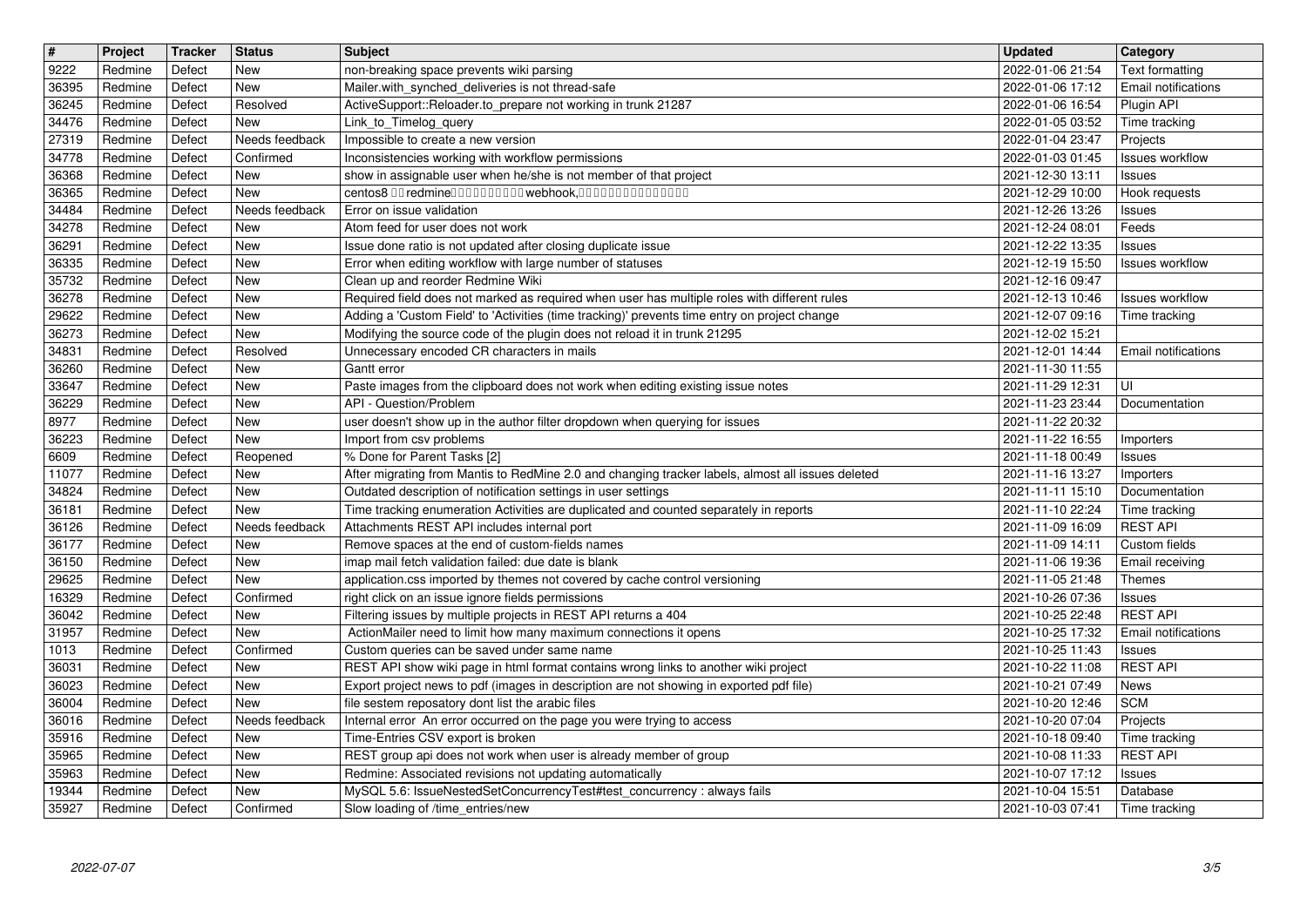| $\overline{\boldsymbol{H}}$ | Project            | Tracker          | <b>Status</b>         | Subject                                                                                                                                                       | <b>Updated</b>                       | Category                              |
|-----------------------------|--------------------|------------------|-----------------------|---------------------------------------------------------------------------------------------------------------------------------------------------------------|--------------------------------------|---------------------------------------|
| 35885<br>35917              | Redmine<br>Redmine | Defect<br>Defect | New<br>New            | the change of routing raw files from repositories not included in the upgrade proces/manual<br>Bringing redmine projects back from a restored hard drive      | 2021-09-24 17:32<br>2021-09-24 14:31 | Files                                 |
| 35168                       | Redmine            | Defect           | <b>New</b>            | Activity tab not showing recent data                                                                                                                          | 2021-09-17 14:48                     | <b>Activity view</b>                  |
| 32915                       | Redmine            | Defect           | New                   | Internal Server Error occurted when exporting gantt chart to png on Windows                                                                                   | 2021-09-17 05:30                     | Gantt                                 |
| 35860                       | Redmine            | Defect           | New                   | Unable to see Custom Fields after migration                                                                                                                   | 2021-09-15 15:51                     | Custom fields                         |
| 35872<br>35531              | Redmine<br>Redmine | Defect<br>Defect | New<br>New            | Attendee listbox ordering problem solution<br>redmine unexpected undefined local variable or method `project" for mail handler, did you mean project_url      | 2021-09-14 22:29<br>2021-09-10 10:04 | Issues<br>Email receiving             |
| 35431                       | Redmine            | Defect           | Resolved              | send notifications to user selected from costum field (user type)                                                                                             | 2021-09-10 08:39                     | Email notifications                   |
| 35826                       | Redmine            | Defect           | New                   | a long time subversion diff blocked all other requests                                                                                                        | 2021-08-30 09:11                     | <b>SCM</b>                            |
| 10673<br>31010              | Redmine<br>Redmine | Defect<br>Defect | New<br>Confirmed      | Dot and comma in wiki pagename<br>The query visibility option "To me only" actually behaves as "To the owner only"                                            | 2021-08-28 11:57<br>2021-08-28 08:37 | Wiki<br><b>Issues</b>                 |
| 35802                       | Redmine            | Defect           | Needs feedback        | Redmine profile language form lists non-localized languages as English                                                                                        | 2021-08-24 23:17                     |                                       |
| 6023                        | Redmine            | Defect           | New                   | All members are displayed in issue summaries, even if they cannot be assigned                                                                                 | 2021-08-22 11:27                     | <b>Issues</b>                         |
| 35794<br>35430              | Redmine<br>Redmine | Defect<br>Defect | New<br>Needs feedback | ProjectQuery doesn't obey multiple sort orders<br>Internal error when viewing revisions diff                                                                  | 2021-08-22 04:06<br>2021-08-15 16:17 | Projects<br><b>SCM</b>                |
| 35734                       | Redmine            | Defect           | New                   | Comments are not shown correctly in Outlookmails when using nummeration where PRE-Blocks are included                                                         | 2021-08-11 13:25                     | <b>Issues</b>                         |
| 17769                       | Redmine            | Defect           | Needs feedback        | Export CSV export not activated custom fields                                                                                                                 | 2021-08-08 04:54                     | Custom fields                         |
| 33881                       | Redmine            | Defect           | New                   | No email notifications for status changes triggered by fixing keywords in repository commits.                                                                 | 2021-08-06 23:54                     | Email notifications                   |
| 13777<br>35680              | Redmine<br>Redmine | Defect<br>Defect | New<br>New            | REST API for issues with included changesets does not include which repository the revision is from<br>Error while using local hashes gitlab-repository       | 2021-08-04 17:05<br>2021-08-04 09:40 | <b>REST API</b><br><b>SCM</b>         |
| 35670                       | Redmine            | Defect           | New                   | Graphs in the Issues Report details are too large.                                                                                                            | 2021-08-03 01:04                     | Issues planning                       |
| 35666                       | Redmine            | Defect           | New                   | Review incorrect usage of Setting.display_subprojects_issues                                                                                                  | 2021-08-02 15:42                     | <b>Issues</b>                         |
| 35664<br>35545              | Redmine<br>Redmine | Defect<br>Defect | New<br>New            | Inconsistencies in rendering of subproject data on Issues Reports<br>Fix css class assignment in issue custom field rendering in show view                    | 2021-08-02 15:26<br>2021-07-14 10:31 | Issues planning<br><b>Issues</b>      |
| 35557                       | Redmine            | Defect           | Confirmed             | Fix position when rendering custom field enumerations                                                                                                         | 2021-07-13 10:09                     | Custom fields                         |
| 18875                       | Redmine            | Defect           | New                   | [Rest API][custom field]Why "GET /custom_fields.xml" required the System manager's privilege?                                                                 | 2021-07-13 08:13                     | <b>REST API</b>                       |
| 33936<br>13773              | Redmine<br>Redmine | Defect<br>Defect | New<br>New            | BCC and email subaddress not working anymore<br>remove "main-menu" div when the project menu is empty                                                         | 2021-07-06 03:24<br>2021-07-02 03:56 | Email receiving<br>UI                 |
| 13554                       | Redmine            | Defect           | New                   | url for thubms attachments ignores :only_path                                                                                                                 | 2021-06-29 11:24                     | Attachments                           |
| 13480                       | Redmine            | Defect           | Needs feedback        | Can't move issue to a new project via the api                                                                                                                 | 2021-06-29 07:30                     | <b>REST API</b>                       |
| 13430                       | Redmine            | Defect           | New                   | :export does not force export on .xml file                                                                                                                    | 2021-06-29 07:14                     | Wiki                                  |
| 12489<br>26023              | Redmine<br>Redmine | Defect<br>Defect | New<br>New            | Elapsed time when updating issues fail<br>Category filter only shows categories of current project                                                            | 2021-06-10 15:00<br>2021-06-08 18:15 | <b>Issues</b><br><b>Issues filter</b> |
| 35355                       | Redmine            | Defect           | Resolved              | Unable to create or edit users with Cyrillic logins                                                                                                           | 2021-06-06 21:42                     | Accounts / authentication             |
| 35359                       | Redmine            | Defect           | New                   | assignee dropdown list ascending order                                                                                                                        | 2021-06-05 13:02                     | Filters                               |
| 35320                       | Redmine            | Defect           | New                   | When viewing spent time report the Activity, Issue Id and Subject are combined into a single column Issue yet there is<br>no option for filtering on subject. | 2021-05-27 18:02                     | Issues filter                         |
| 35309                       | Redmine            | Defect           | New                   | Hyperlinks ending in "\$" will be truncated (the trailing "\$" sign will not be part of the URL to be pointed to)                                             | 2021-05-26 10:29                     | Text formatting                       |
| 2414                        | Redmine            | Defect           | Reopened              | 'Add News Button' in 'Add news'                                                                                                                               | 2021-05-25 11:39                     | News                                  |
| 23224<br>35248              | Redmine<br>Redmine | Defect<br>Defect | New<br>Confirmed      | Datepicker doesn't obey the user's settings format<br>Hard-coded error messages in IssueStatus                                                                | 2021-05-19 22:24<br>2021-05-18 08:58 | UI<br>118n                            |
| 35224                       | Redmine            | Defect           | <b>New</b>            | Adding new project impossible with mandatory custom field of type users                                                                                       | 2021-05-14 14:05                     | Projects                              |
| 33757                       | Redmine            | Defect           | Needs feedback        | Cannot get Revisions to work or Issues to link to Commits.                                                                                                    | 2021-05-13 01:33                     | <b>SCM</b>                            |
|                             |                    |                  |                       |                                                                                                                                                               |                                      |                                       |
|                             |                    |                  |                       |                                                                                                                                                               |                                      |                                       |
|                             |                    |                  |                       |                                                                                                                                                               |                                      |                                       |
|                             |                    |                  |                       |                                                                                                                                                               |                                      |                                       |
|                             |                    |                  |                       |                                                                                                                                                               |                                      |                                       |
|                             |                    |                  |                       |                                                                                                                                                               |                                      |                                       |
|                             |                    |                  |                       |                                                                                                                                                               |                                      |                                       |
|                             |                    |                  |                       |                                                                                                                                                               |                                      |                                       |
|                             |                    |                  |                       |                                                                                                                                                               |                                      |                                       |
|                             |                    |                  |                       |                                                                                                                                                               |                                      |                                       |
|                             |                    |                  |                       |                                                                                                                                                               |                                      |                                       |
|                             |                    |                  |                       |                                                                                                                                                               |                                      |                                       |
|                             |                    |                  |                       |                                                                                                                                                               |                                      |                                       |